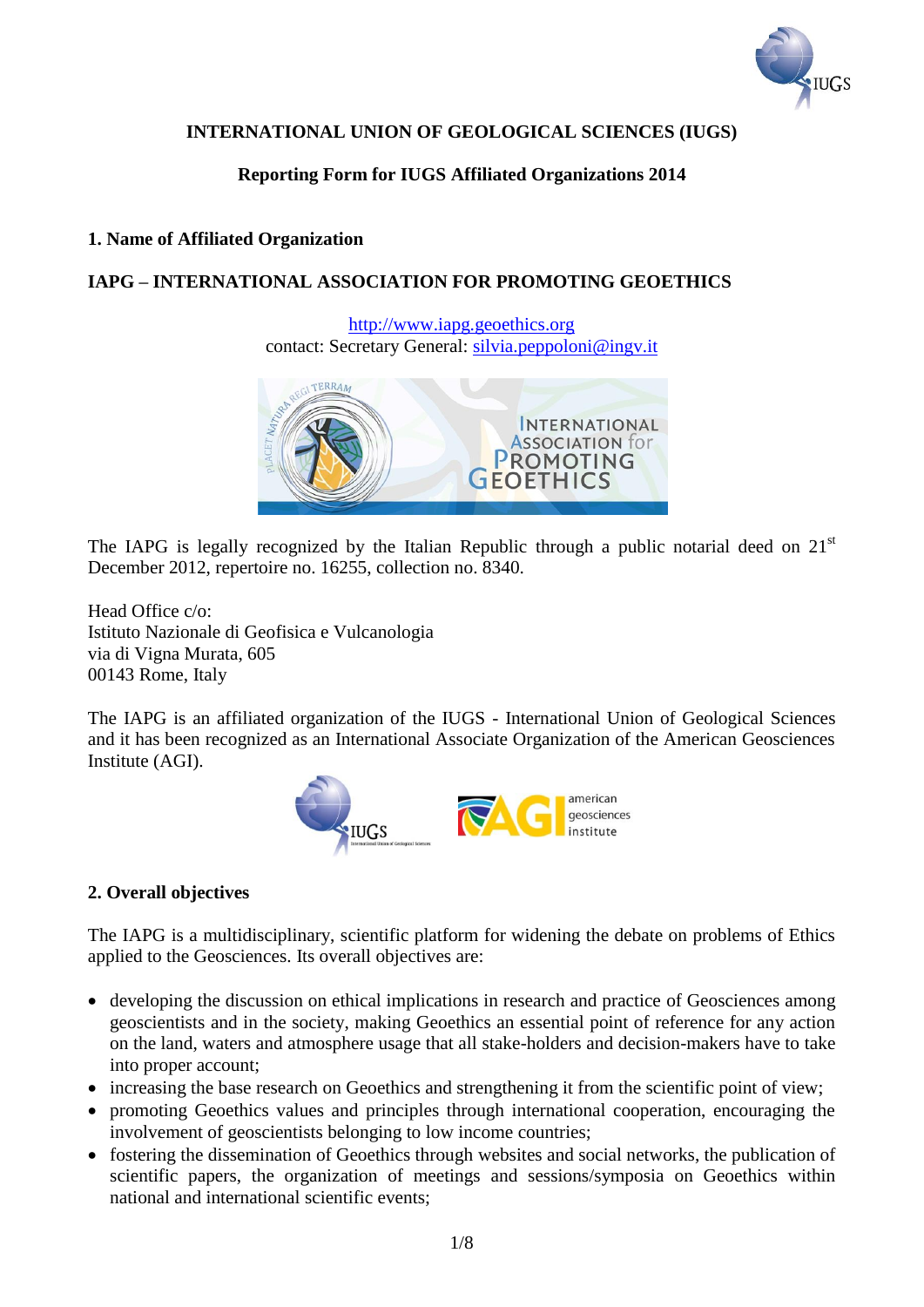

- encouraging the establishment of both regional and specialty groups;
- cooperating with national and international organizations whose aims are complementary to those of the IAPG.

The achievement of the IAPG objectives will lead to the:

- identification of methods for a more effective application of Geoethical principles in geological practice and research;
- reflection on the role that geoscientists can have in society and the identification of suitable forms, positions, means and actions to be adopted by them;
- growth of awareness about our responsibility, both as Geoscientists and as members of the civil society;
- the involvement of the community in the idea of a common and shared "geo-heritage", to be considered as a cultural, educational and scientific value, as well as a social capital;
- a cultural renewal in the way we perceive and relate to our Planet:
- the sensitization towards the defense of life and the richness of the Earth.

### **2. Relate goals to overall IUGS scientific objectives**

The IAPG goals are strongly related to the IUGS's aims. This is evident by comparing the IUGS and IAPG Constitutions. The IAPG activities aim to develop thoughts and to find best practice solutions regarding global issues (like climate, geohazards, earth resources and geoeducation) with a goal to sustain Earth's natural environment, to use all natural resources wisely, and to mitigate the impacts of geohazards for the benefit of society in the attainment of their economic, cultural and social goals. Moreover, the IAPG is involved in promoting geo-education in the widest sense, facilitating interaction among geoscientists from all parts of the world and encouraging international cooperation, and fostering the dissemination of Geoethics themes in the society.

#### **3. Structure and organization**

The bodies of the Association are the:

- 1) Executive Council;
- 2) General Assembly.

The Executive Council consists of:

a) one President (Prof. Stefano Tinti);

b) two Vice-Presidents (Prof. Susan Kieffer; Dr. Shrikant Limaye)

c) one Secretary General (Prof. Silvia Peppoloni);

d) one Treasurer (Dr. Giuseppe Di Capua);

e) six Continental Coordinators (Dr. Peter Bobrowsky, Prof. Roberto Greco, Dr. Elizabeth Silva. Prof. Ezzoura Errami, Dr. Meng Wang, Dr. Margaret Brocx).

The General Assembly is composed of all the members of the IAPG. Currently the IAPG network has reached more than 440 members from 76 countries on 5 continents.

The IAPG is also present in 10 countries with national sections: Brazil (Prof. Eduardo Marone), Canada (Prof. Anne-Marie Ryan), Democratic Republic of Congo (Dr. Jean-Robert Mweze), India (Dr. Vijay Mohan Sharma and Dr. Surya Gupta Parkash), Italy (Prof. Silvia Peppoloni), Jordan (Prof. Mamoon Allan), Malawi (Dr. Hilton Banda Eneya), Peru (Dr. Sandra Paula Villacorta Chambi), Ukraine (Prof. Yuriy Kostyuchenko), and USA (Prof. Vincent S. Cronin and Prof. Cindy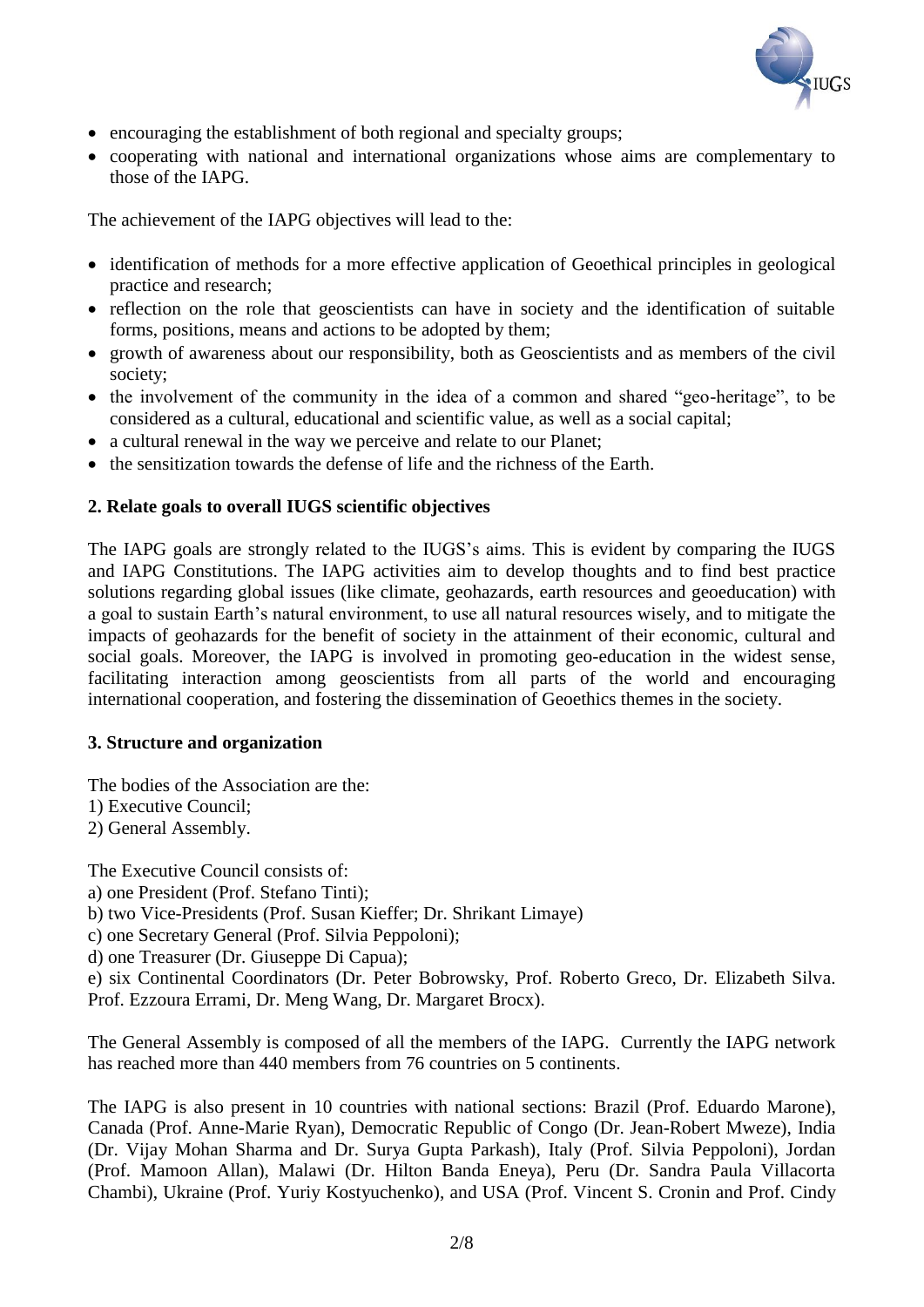

M. Palinkas).

In 2014, the IAPG has started to create a list of experts on specific issues related to geoethics. These colleagues have a new "function" in the IAPG: the "Corresponding Citizen Scientist" (CCS). The CCS has the important cultural function of stimulating our community with papers or news. The CCS is interested in Earth sciences and humanities and in promoting issues on geoethics and the IAPG. Current CCSs: Martin Bohle, Belgium (topic: Interdisciplinary explorations for mainstreaming interest in Earth sciences topics); Tony Mayer, Singapore (topic: Research Integrity).

### **4. Interaction with other International organizations and projects**

The IAPG collaborates with the following:

- African Association of Women in Geosciences (AAWG);
- African Geoparks Network (AGN);
- American Geosciences Institute (AGI);
- European Association for the Conservation of Geological Heritage (ProGEO);
- European Federation of Geologists (EFG);
- Geology for Global Development (GfGD);
- Global Geoscience Professionalism Task Group (IUGS-TGGGP);
- International Geoscience Education Organisation (IGEO);
- International River Foundation (IRF);
- International Association of Hydrogeologists (IAH);
- Italian Council of Professional Geologists (CNG-Consiglio Nazionale dei Geologi);
- Italian Geological Society (SGI-Società Geologica Italiana);
- Science Education Resource Center (SERC);
- Young Earth-Scientists (YES) Network.

#### **5. Chief products**

#### Volumes

- Book: Wyss M. & Peppoloni S. (Eds). *Geoethics: Ethical Challenges and Case Studies in Earth Sciences*. 450 p. Elsevier (2014). [http://store.elsevier.com/Geoethics/isbn-9780127999357/.](http://store.elsevier.com/Geoethics/isbn-9780127999357/)
- Book: Lollino G., Arattano M., Giardino M., Oliveira R., Peppoloni S. (Eds.). *Engineering Geology for Society and Territory - Volume 7: Education, Professional Ethics and Public Recognition of Engineering Geology*. XVII, 274 p. 103 illus., 86 illus. in color., Springer (2014). [http://www.springer.com/earth+sciences+and+geography/environmental+science+%26+enginee](http://www.springer.com/earth+sciences+and+geography/environmental+science+%26+engineering/book/978-3-319-09302-4) [ring/book/978-3-319-09302-4](http://www.springer.com/earth+sciences+and+geography/environmental+science+%26+engineering/book/978-3-319-09302-4)
- Special volume: Peppoloni S. and Di Capua G. (Eds.). *Geoethics and geological culture. Reflections from the Geoitalia Conference 2011*. Annals of Geophysics, Vol. 55, No 3 (2012). [http://www.annalsofgeophysics.eu/index.php/annals/issue/view/482.](http://www.annalsofgeophysics.eu/index.php/annals/issue/view/482)

#### Videos

- 6 videos uploaded on the YouTube channel of the IAPG: <http://www.youtube.com/user/iapgeoethics>
- 3 interviews to the IAPG Secretary General:
	- for the Italian Radio Television Network (RAI). The interview begins from 16m 30s: [http://www.raiscuola.rai.it/articoli/nautilus-seguendo-il-tempo/26025/default.aspx;](http://www.raiscuola.rai.it/articoli/nautilus-seguendo-il-tempo/26025/default.aspx)
	- for the Science Festival in Genoa (Italy): Part 1 [https://www.youtube.com/watch?v=Xt0\\_Z6mAGeI&list=UUP-](https://www.youtube.com/watch?v=Xt0_Z6mAGeI&list=UUP-Fngse1pu9sFvyBgN3AzQ)[Fngse1pu9sFvyBgN3AzQ](https://www.youtube.com/watch?v=Xt0_Z6mAGeI&list=UUP-Fngse1pu9sFvyBgN3AzQ)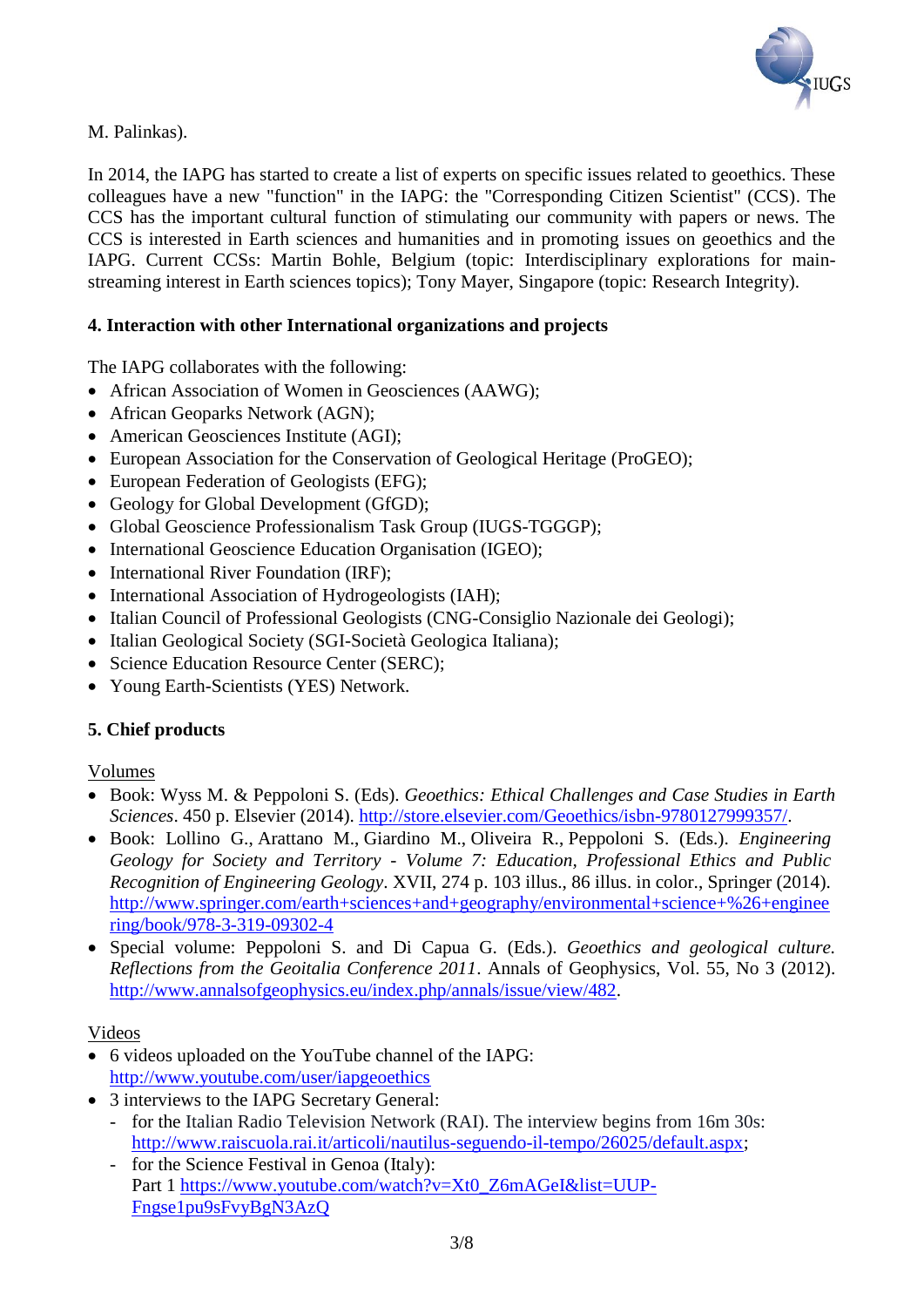

Part 2<https://www.youtube.com/watch?v=M2aYspo0p5Y&feature=youtu.be>

Many scientific papers on Geoethics have been included in the books mentioned above. A total of 87 papers on Geoethics (with a peer-review process) have been published since 2012.

Orals and Posters have been given in scientific sessions or course at the EGU General Assemblies (2012, 2013, 2014), Geoitalia conference (2013), IAEG Congress (2014), GSA Annual Meeting (2014), AGU Fall Meeting (2014), 3rd WCRI (2013), EFG Workshop (2014), OTC Conference (2014), SERC workshop in Montana (2014), AEG course in Texas (2014), CNG course in Palermo (2014), Science Festival in Genoa (2013, 2014).

Website and social networks

- Official Website: [http://www.iapg.geoethics.org](http://www.iapg.geoethics.org/)
- Website IAPG Italy:<http://geoeticaitalia.blogspot.it/>
- Website IAPG India: [https://www.facebook.com/pages/International-Association-for-](https://www.facebook.com/pages/International-Association-for-Promoting-Geoethics-Indian-Section/185084551694845)[Promoting-Geoethics-Indian-Section/185084551694845](https://www.facebook.com/pages/International-Association-for-Promoting-Geoethics-Indian-Section/185084551694845)
- Website IAPG Jordan: [https://www.facebook.com/pages/The-International-Association-for-](https://www.facebook.com/pages/The-International-Association-for-Promoting-Geoethics-IAPGJordan-Section/210761242415533)[Promoting-Geoethics-IAPGJordan-Section/210761242415533](https://www.facebook.com/pages/The-International-Association-for-Promoting-Geoethics-IAPGJordan-Section/210761242415533)
- Website IAPG Ukraine: [https://www.facebook.com/pages/IAPG-Ukraine-Local-](https://www.facebook.com/pages/IAPG-Ukraine-Local-Section/566829440048463?fref=ts)[Section/566829440048463?fref=ts](https://www.facebook.com/pages/IAPG-Ukraine-Local-Section/566829440048463?fref=ts)
- Website IAPG DR Congo: [https://www.facebook.com/pages/IAPG-DR-Congo](https://www.facebook.com/pages/IAPG-DR-Congo-section/411599808971608?fref=ts)[section/411599808971608?fref=ts](https://www.facebook.com/pages/IAPG-DR-Congo-section/411599808971608?fref=ts)
- Website IAPG Malawi:<https://www.facebook.com/groups/546423265456190/?fref=ts>
- Website IAPG Peru:<http://geoeticaperu.blogspot.it/>
- Blog: [http://iapgeoethics.blogspot.com](http://iapgeoethics.blogspot.com/)
- Linkedin Group "Geoethics and Culture of Geosciences" (419 members): [http://www.linkedin.com/groups/Geoethics-Culture-Geosciences-](http://www.linkedin.com/groups/Geoethics-Culture-Geosciences-4615518?gid=4615518&trk=hb_side_g)[4615518?gid=4615518&trk=hb\\_side\\_g](http://www.linkedin.com/groups/Geoethics-Culture-Geosciences-4615518?gid=4615518&trk=hb_side_g)
- Twitter Page (@IAPGeoethics) (383 followers):<https://twitter.com/IAPGeoethics>
- Facebook Page: [http://www.facebook.com/pages/International-Association-for-Promoting-](http://www.facebook.com/pages/International-Association-for-Promoting-Geoethics-IAPG/102926009863246)[Geoethics-IAPG/102926009863246](http://www.facebook.com/pages/International-Association-for-Promoting-Geoethics-IAPG/102926009863246)
- Global Ethics Network:<http://www.globalethicsnetwork.org/group/iapgeoethics>

More than 1,000 posts have been published on the IAPG webpages, regarding articles, news, call for abstracts, meetings-conferences, seminars, events and other kind of information on Ethics in Geosciences.

#### Webinar

 Organization of a webinar on Geoethics at the EGU General Assembly 2013. Video at [http://www.egu2013.eu/nh9\\_8\\_video.html.](http://www.egu2013.eu/nh9_8_video.html) In collaboration with YES-Network and AGI – American Geological Institute.

# 2013 activities

- Presentation of the IAPG to the Board on Science Education (BOSE) of the National Academy of Sciences (USA).
- IAPG session at EGU General Assembly (Vienna, Austria): NH9.8 ["Geoethics and natural](http://meetingorganizer.copernicus.org/EGU2013/session/11853)  [hazards: the role and responsibility of the geoscientists"](http://meetingorganizer.copernicus.org/EGU2013/session/11853) (35 papers discussed and a webinar followed by 300 geoscientists from all over the world).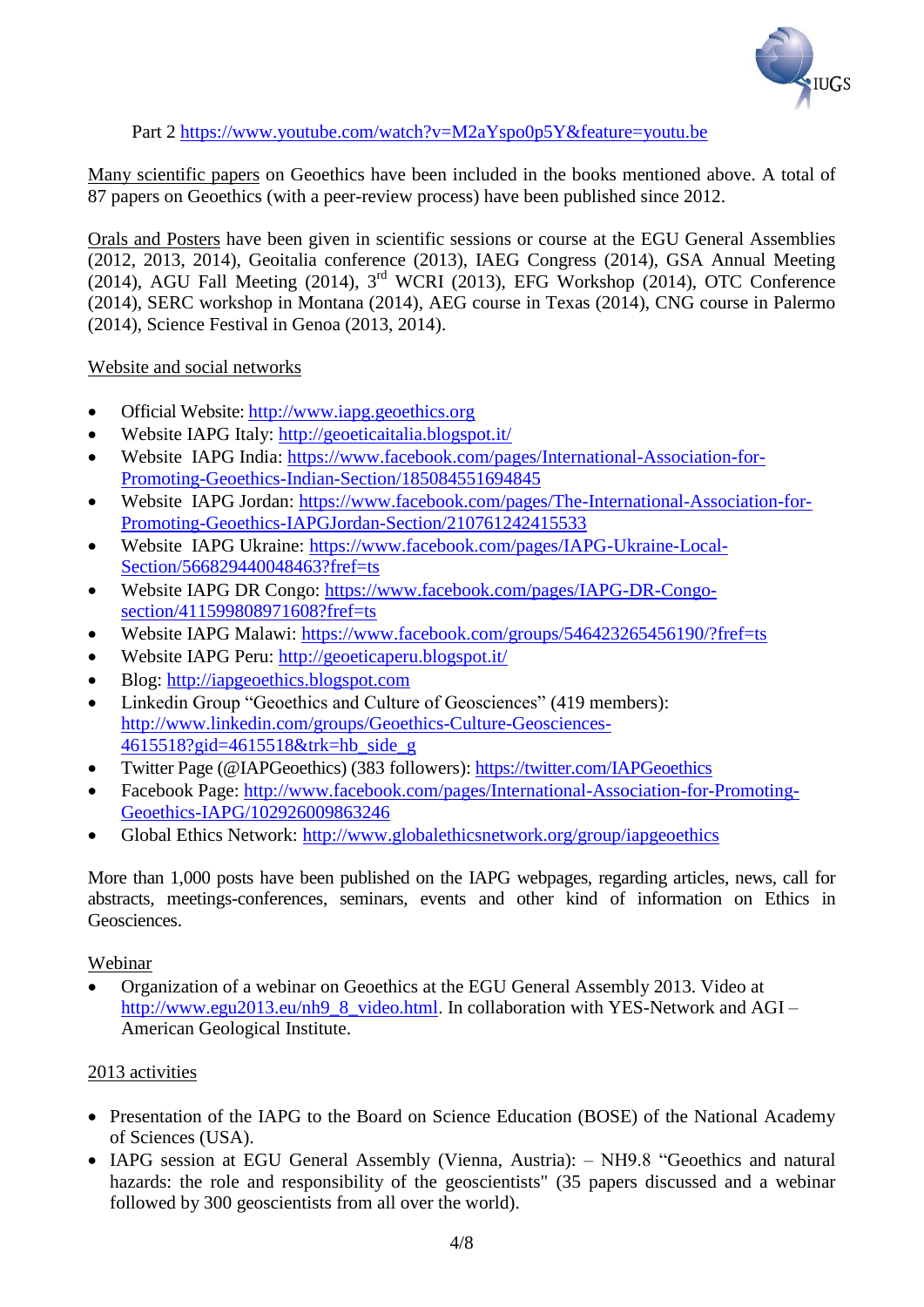

- IAPG oral presentation at the 3<sup>rd</sup> World Conference on Research Integrity (Montreal, Canada).
- IAPG Lecture on Geoethics at the Geological Survey of Canada (Ottawa, Canada).
- Affiliation to the IUGS International Union of Geological Sciences confirmed.
- Presentation of the IAPG to the Regional Conference of IGU, International Geographical Union, (Kyoto, Japan).
- Opening of national sections: IAPG-Brazil, IAPG-Jordan, IAPG-Ukraine, IAPG-India, IAPG Italy, and IAPG-Democratic Republic of Congo.
- IAPG session: "Geoethics and Society: Geosciences serving the public" within the Geoitalia Congress 2013 (Pisa, Italy).
- IAPG Round Table: "Geoethics", within the Geoitalia Congress 2013 (Pisa, Italy).
- IAPG Conference on Geoethics: "Geoethics: Earth Sciences and their contribution to a cultural renewal of society: a conversation between a geologist and a science philosopher". Science Festival (Genoa, Italy).
- IAPG Seminars on Geoethics for students at Kiev National University of Shevchenko and at the Scientific Centre for Aerospace Research of the Earth of National Academy of Sciences of Ukraine (IAPG-Ukraine).

# **6. Chief accomplishments 2014 and plans for 2015**

# Chief accomplishments 2014

- IAPG-India: participation to the Seminar on "Geosciences for Mineral Development & Environmental Challenges" (GEMDEC), Bhubaneswar (India).
- IAPG-EC: 2013 activity report at the IUGS 67th Executive Committee Meeting in Goa (India).
- IAPG is partner of the Day for Earth Sciences in Africa and Middle East (DESAME) and IAPG DR Congo organizes a DESAME event in Bukavu: a short capacity building courses to teachers of some high schools, activities with pupils of secondary schools, a conference on natural hazard management, artisanal mining, geo-education.
- IAPG-Jordan co-organizes a conference on "Geoparks network: the project of Wadi Al Mujib in Jordan" in Amman (Jordan).
- IAPG-Italy organizes a Conference on "Natural Hazards and Society" in Rome (Italy) that saw among the speakers the President of the Italian Geological Society and the President of the Italian Council of Professional Geologists.
- IAPG session at EGU-General Assembly 2014 NH9.8 "Geoethics: Ethical Challenges In: Communication, Geoeducation and Management of Natural Hazards" in Vienna (Austria): 38 papers accepted (18 orals + 20 posters); co-organized by IAPG-Italy, IAPG-Brazil, IAPG-Ukraine.
- IAPG lecture at the Ethics breakfast of the OTC Offshore Technology Conference (the world's foremost event for the development of offshore resources in the fields of drilling, exploration, production, and environmental protection) in Texas (USA).
- IAPG invited speech at the EFG (European Federation of Geologists) workshop "Geologists of Europe in the 3rd millennium" in Palermo (Italy); IAPG attends also the EFG Summer Council Meeting 2014 in quality of observer.
- IAPG-Brazil at the Coastal Zone Canada 2014 Conference with a presentation on Geoethics.
- IAPG keynote speech "The foundations of Geoethics" and convenership for the Workshop "Teaching GeoEthics Across the Geoscience Curriculum", Montana (USA), organized by the Montana State University and funded through the National Science Foundation Ethics Education in Science and Engineering (EESE) program, grant, also co-sponsored by the On the Cutting Edge program for geoscience faculty development (NSF TUES Phase III), and the InTeGrate - Interdisciplinary Teaching of Geoscience for a Sustainable Future program (NSF-STEP).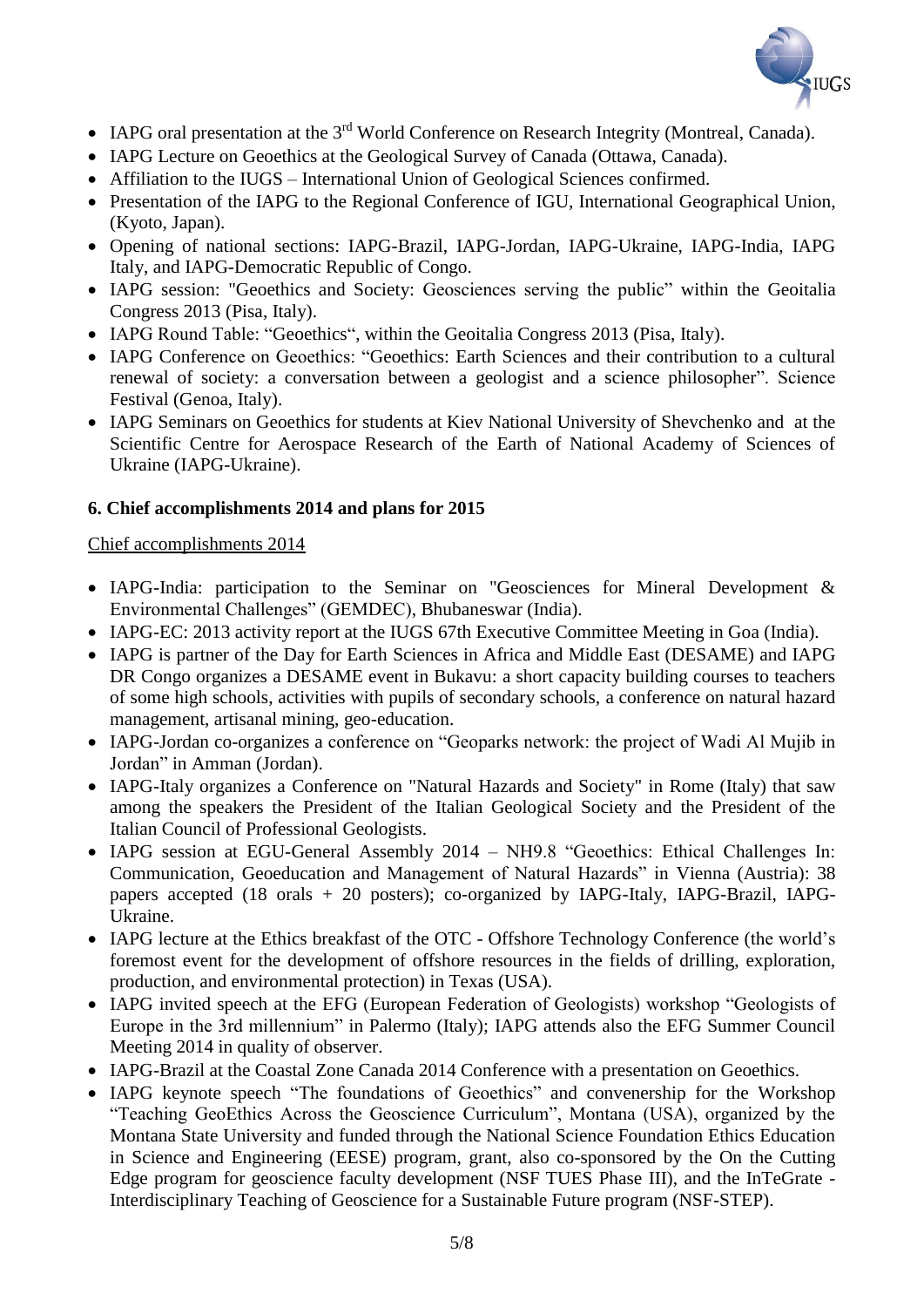

- IAPG session at the IAEG XII International Congress (50th anniversary) Session 7.3 "Geoethics and natural hazards: communication, education and the science-policy-practice interface": 22 papers accepted (6 orals + 16 posters); co-organized by IAPG-Italy and IAPG-Brazil, with the participation of IAPG-Peru.
- IAPG recognized as an International Associate Organization of the AGI American Geosciences Institute.
- IAPG starts to create a list of experts on specific issues related to Geoethics.
- IAPG-USA takes a course o on ethics for professional geoscientists in Texas (USA) organized by the AEG (Association of Environmental and Engineering Geologists).
- IAPG-Italy invited speech in the course for Professional Geologists "Geoethics, Landscape Ecology and Professional Deontology", in Palermo (Italy), organized by the Italian Council of Professional Geologists.
- IAPG-USA oral presentation about the association at the GSA Annual Meeting 2014 in Vancouver (Canada): session "Geoscience Education: Research and Practice".
- IAPG-Italy participates in the publication of the "Geoethical Promise" in Episodes.
- IAPG-Jordan organized a volunteering campaign for students of the Bachelor in "Tourism Management" at the University of Jordan to clean up an environmental and geological site in the Northern Jordan: the goal was to enhance the ethical practice with the environment in Jordan.
- IAPG-EC members in the Steering and Scientific Committees of the Second International Conference on Geoparks in Africa and Middle East: Geoheritage for local socio-economic sustainable development, Dakar (Senegal).
- IAPG-Italy invited speech for the conference "Which risks are you willing to take? A dialogue between nature, reason and technology" at the Science Festival 2014 in Genoa (Italy).
- IAPG-Italy: interviews to the IAPG Secretary General for the YouTube Channel EduScienza.
- IAPG-Italy: interview to the IAPG Secretary General on natural risks, risks management and geoethics for the Italian Radio Television Network (RAI).
- International Union for Conservation of Nature (IUCN), Sixth World Parks Congress in Sydney (Australia): debate "Local solutions to environmental challenges", event manager: Margaret Brocx, IAPG coordinator for Australia.
- IAPG-Italy at the ESA LearnEO! Workshop on Earth Observation Education 2014 in Frascati (Italy) with an oral presentation "Geoscience for Society in a Geoethical perspective: the Istituto Nazionale di Geofisica e Vulcanologia experience".
- IAPG posters at the AGU Fall Meeting 2014 in San Francisco (USA): poster session "Teaching GeoEthics Across the Geoscience Curriculum".
- IAPG-Brazil performed activities of dissemination of the principles of Geoethics in courses of the [Universidade Federal do Paraná](http://www.ufpr.br/) and in the POGO (Partnership for Observations of the Global Oceans) Training Course at the Centre for Marine Studies, Paraná, for Latin America and the Caribbean participants.
- Opening of the sections IAPG-Canada, IAPG-Malawi, IAPG-Peru, IAPG-USA.
- IAPG-Jordan edits a book on Geotourism in Arabic language "Allan M. (Ed). Geotourism in Jordan. 2014, Doi: 10.13140/2.1.4229.7607": the book focuses on developing Geotourism in Jordan to enhance the geo-education and geo-heritage resources in that country.
- IAPG edits the Part II "Geoethics and Natural Hazards: Communication, Education and the Science-Policy-Practice Interface" (22 chapters) of the book "Lollino, G., Arattano, M., Giardino, M., Oliveira, R., Peppoloni, S. (Eds.). Engineering Geology for Society and Territory - Volume 7, Education, Professional Ethics and Public Recognition of Engineering Geology. XVII, 274 p., Springer".
- The IAPG Secretary General is co-editor of the book "Wyss M. & Peppoloni S. (Eds). Geoethics: Ethical Challenges and Case Studies in Earth Sciences. 2014, 450 p. Elsevier" (33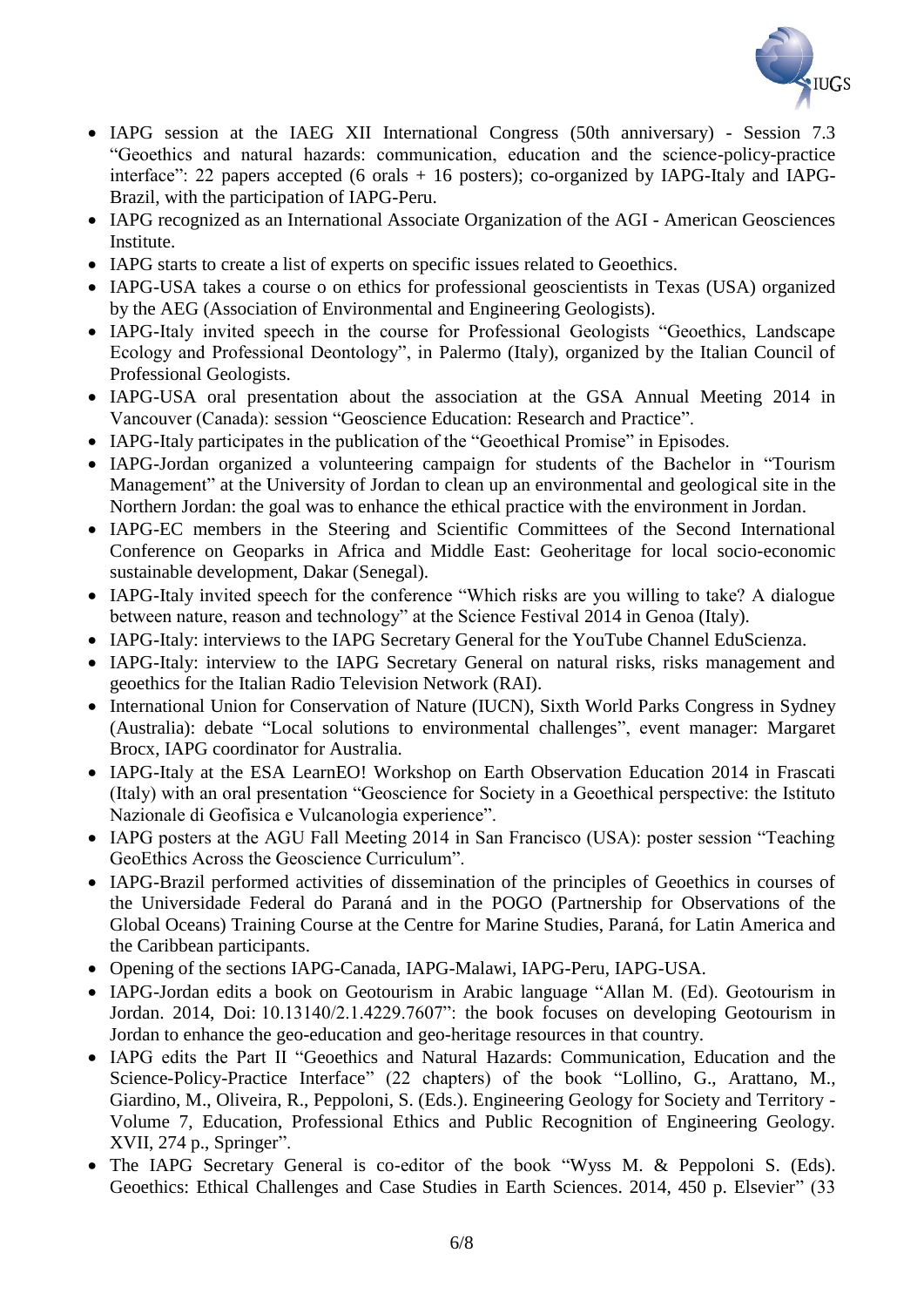

chapters).

# Plans for 2015

- Editorial projects with peer-review process:
	- Book: Peppoloni S. & Di Capua G. (Eds). Geoethics: the role and responsibility of geoscientists. Lyell Collection (Geological Society of London). In preparation.
- International conferences/meetings:
	- IAPG session at the EGU General Assembly 2015 in Vienna (Austria): EOS8 "Geoethics for Society: general aspects and case studies in geosciences" (IAPG-Italy and IAPG-Brazil).
	- IAPG participation at the 4th World Congress on Research Integrity (Rio de Janeiro, Brazil): 2 works accepted on Geoethics.
	- Session and workshop proposals by the IAPG-Canada and IAPG-USA for the AGC-AGU-GAC-MAC Joint Assembly 2015 in Montreal (Canada): session "How Do We Build A Healthy Geoscience Community that Better Serves Society?" and workshop "Teaching Geoethics in Undergraduate Geoscience Programs".
	- IAPG-Canada at the 41<sup>st</sup> annual AGS Atlantic Geoscience Society Colloquium and Annual General Meeting. Title of the presentation "Geoethics: What is It, Why Should We Care, and How Should We Teach It?".
	- IAPG-Canada at the WCSE Western Conference on Science Education 2015 with a presentation on Geoethics.
	- IAPG-Ukraine intends to organize special sessions on Geoethics in the Water Quality Forum, in collaboration with the Institute of Cybernetics (Kiev) and the International Institute for Applied Systems Analysis (Austria) about water & food security, water contamination risk assessment; security & sustainability in strategic perspective – regional and global context.

IAPG will continue to develop the following activities:

- IAPG-Canada, IAPG-Italy, IAPG-USA are working to build a course on Geoethics that will help the geoscience education community to bring ethics education into the college curriculum for student geoscientists;
- IAPG-Brazil will work on the organization of a regular training course, which will include geoethics as its main core, relevant to ocean and coastal issues, together with the International Ocean Institute, and other relevant international organizations;
- IAPG-Italy and IAPG-Ukraine will continue in popularizing Geoethics through interviews and participations in science festivals;
- IAPG-Canada, IAPG-Italy, IAPG-Ukraine, IAPG-USA will teach principles of Geoethics in seminars and courses for students, professional geologists and researchers;
- IAPG-USA will work to organize geoethics symposia at meetings of professional society like AEG, AIPG, GSA, AGU and AAPG.
- IAPG-Ukraine will work to organize a lecture series in Kiev National University on "Ecosystems change analysis derived by natural and human induced impact using satellite observation", and in faculty of Geology on "Satellite Risk Analysis" (supported by National Academy of Sciences of Ukraine).
- IAPG-Ukraine will organize national and regional Geo-parks virtual excursions for students.
- IAPG-Italy will work to include Geoethics principles in research projects;
- IAPG-Italy and IAPG-USA will work on proposals for new editorial projects, with peer-review process, to strenghten Geoethics from a scientific point of view and to collect experencies and case-studies;